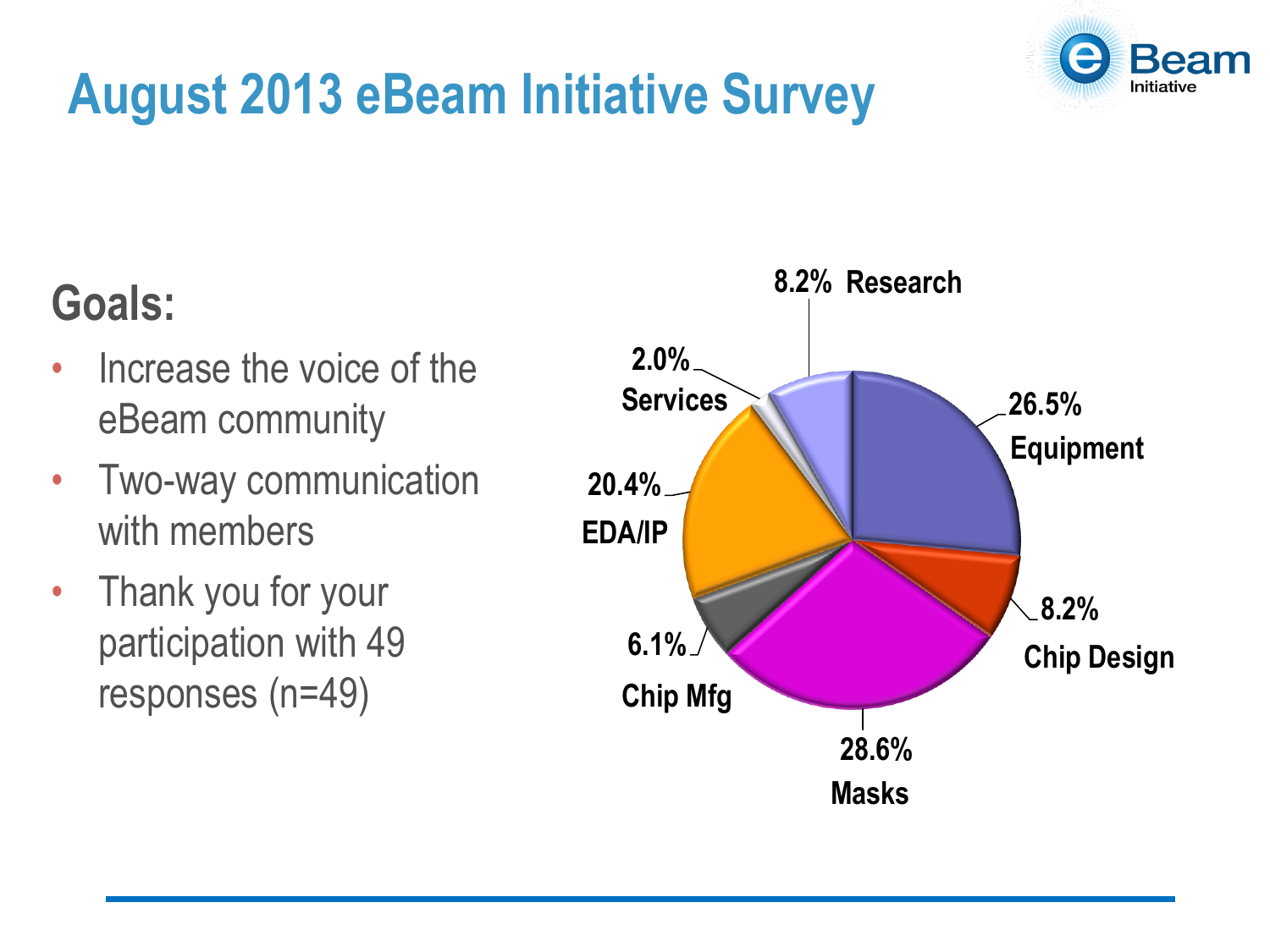

# **Thank you for watching the Fine Line**

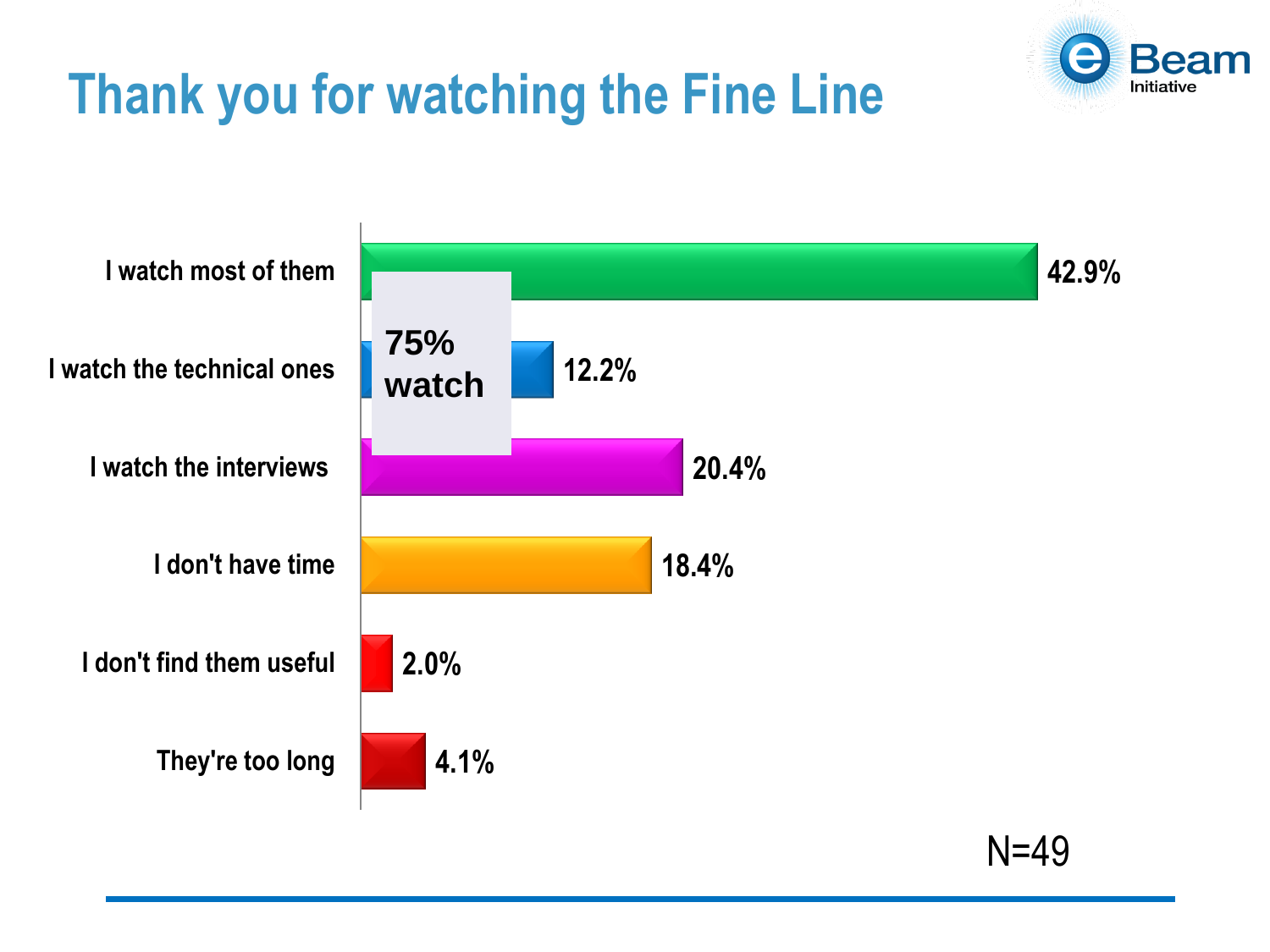### **Multibeam for Mask Sentiment Increased**



#### **Q: Do you believe that multibeam technology will be used for mask or wafer writing production by 2016?**

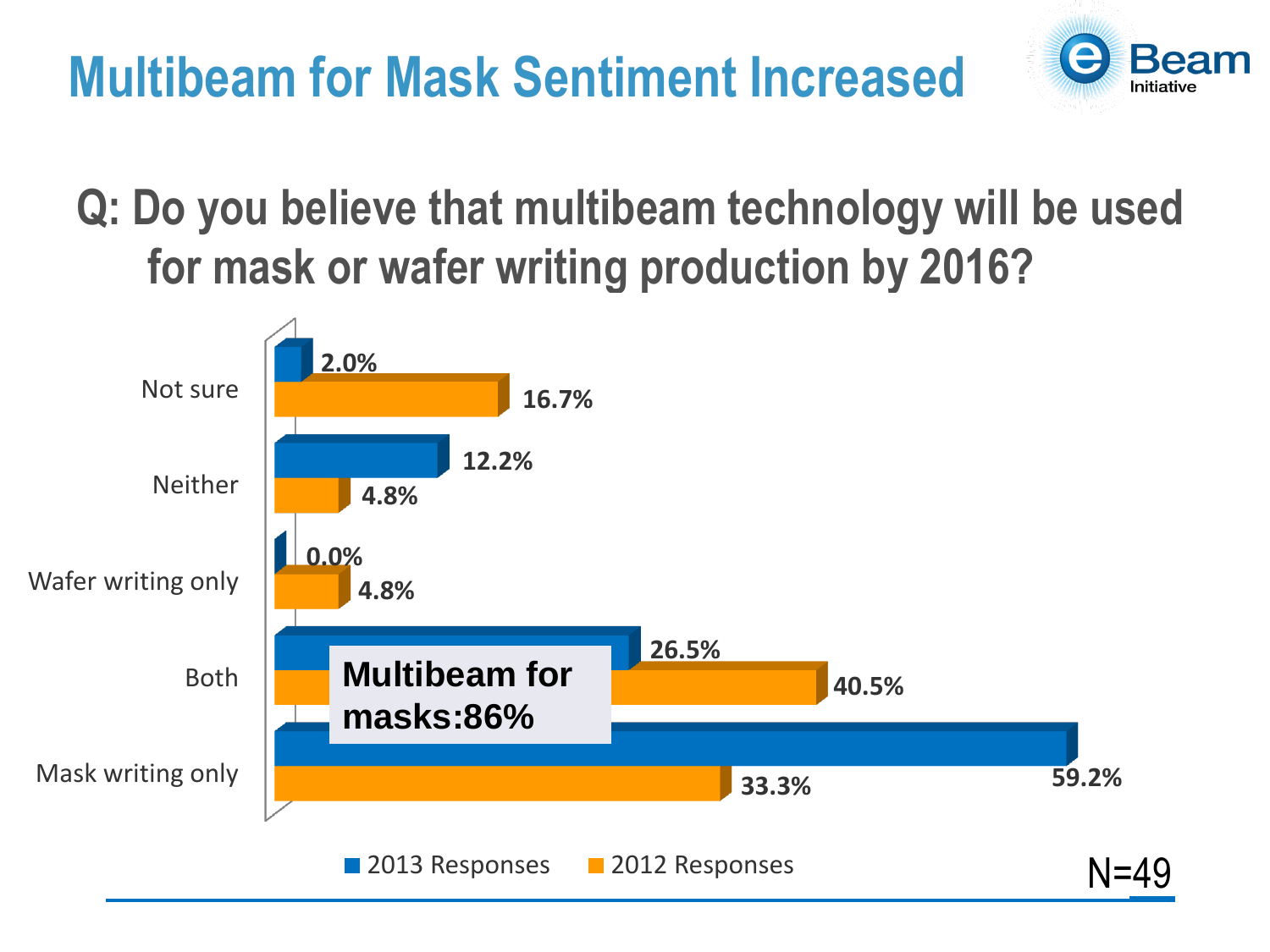

# **Multibeam Expected to Solve Write Times**

**Q: At 10nm, what is your prediction for mask write times?**

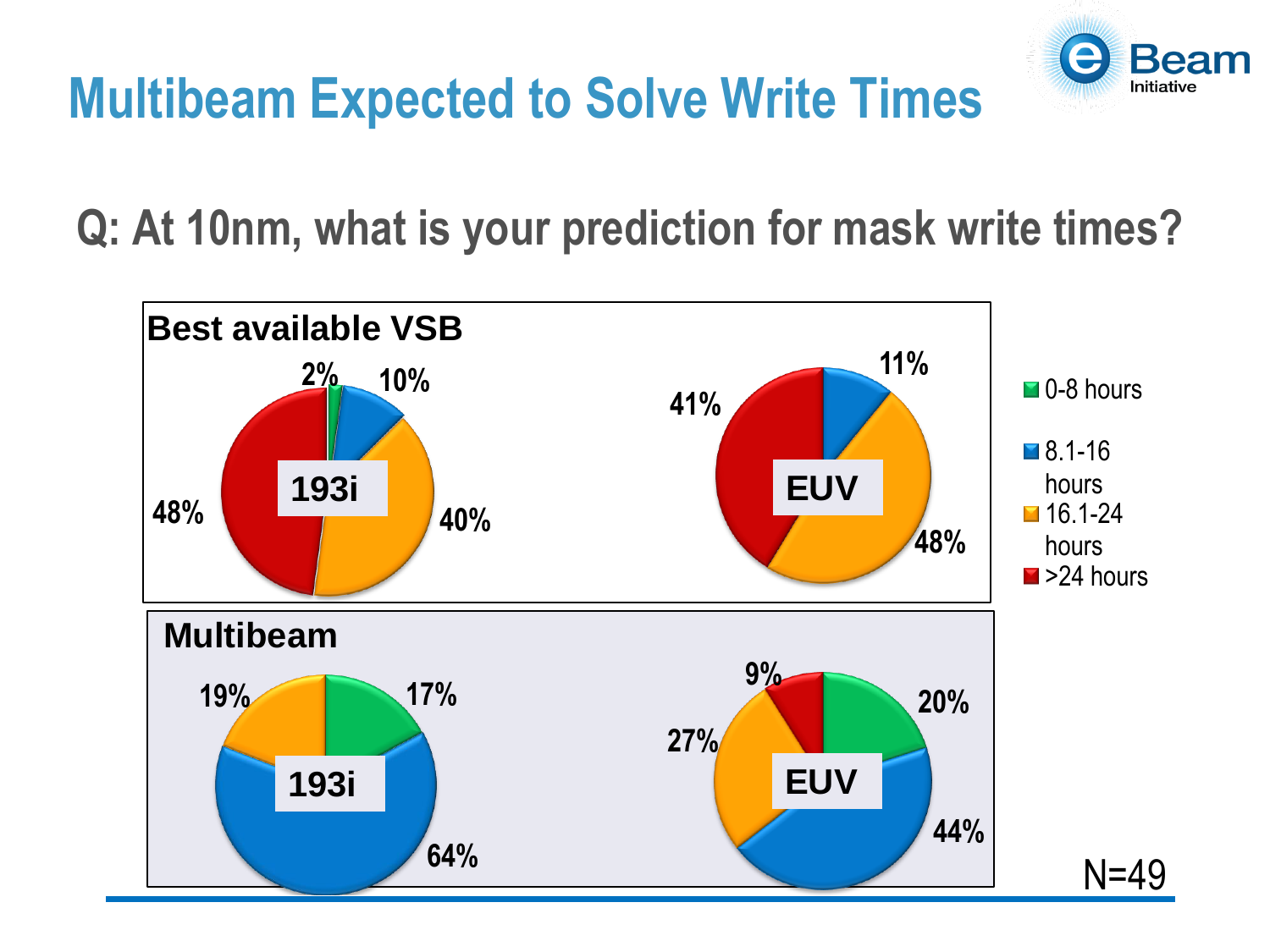

# **Majority Predict Mask CDU Impact by 2015**

**Q: When will changes need to be made to MDP in order to account for shape-dependent mask CDU?**

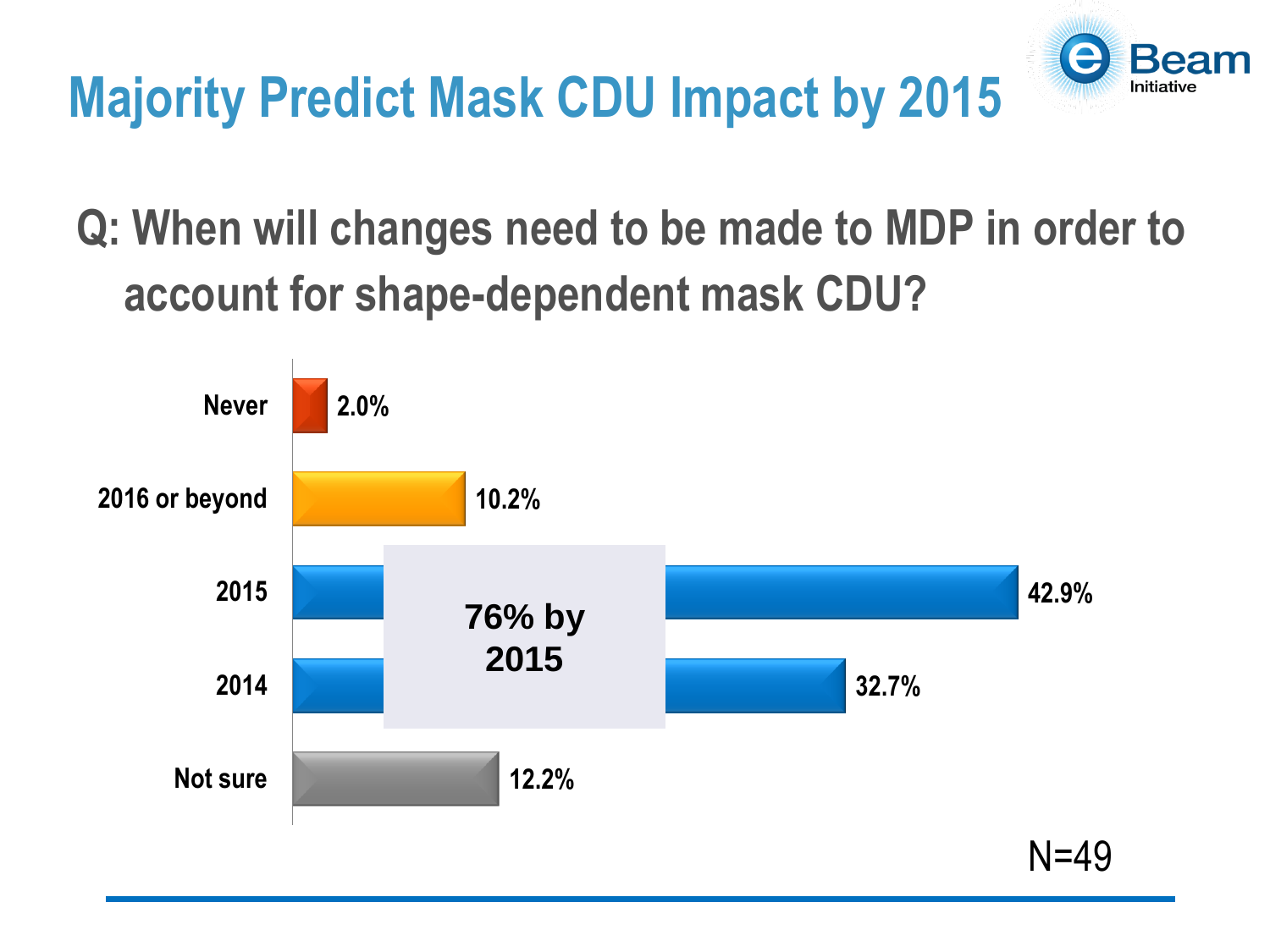### **Different Views on Mask Sizes**



**Q: With which evolution of wafers do you think 8-inch or greater mask sizes will become a production need?**

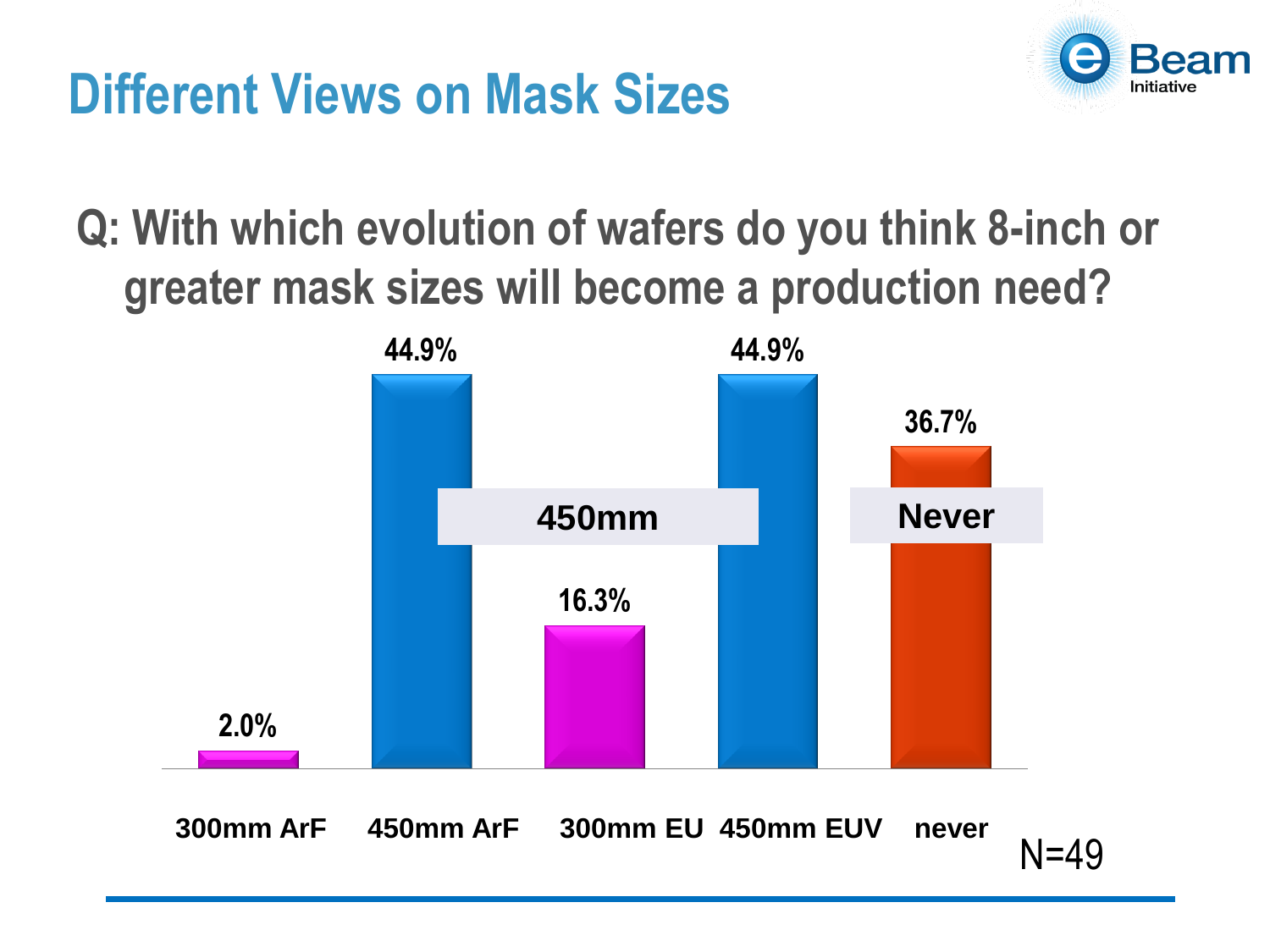#### **Mask Accuracy is an Issue Today**



#### **Q: When did you start – or do you anticipate – seeing mask hotspots as a significant issue?**



N=49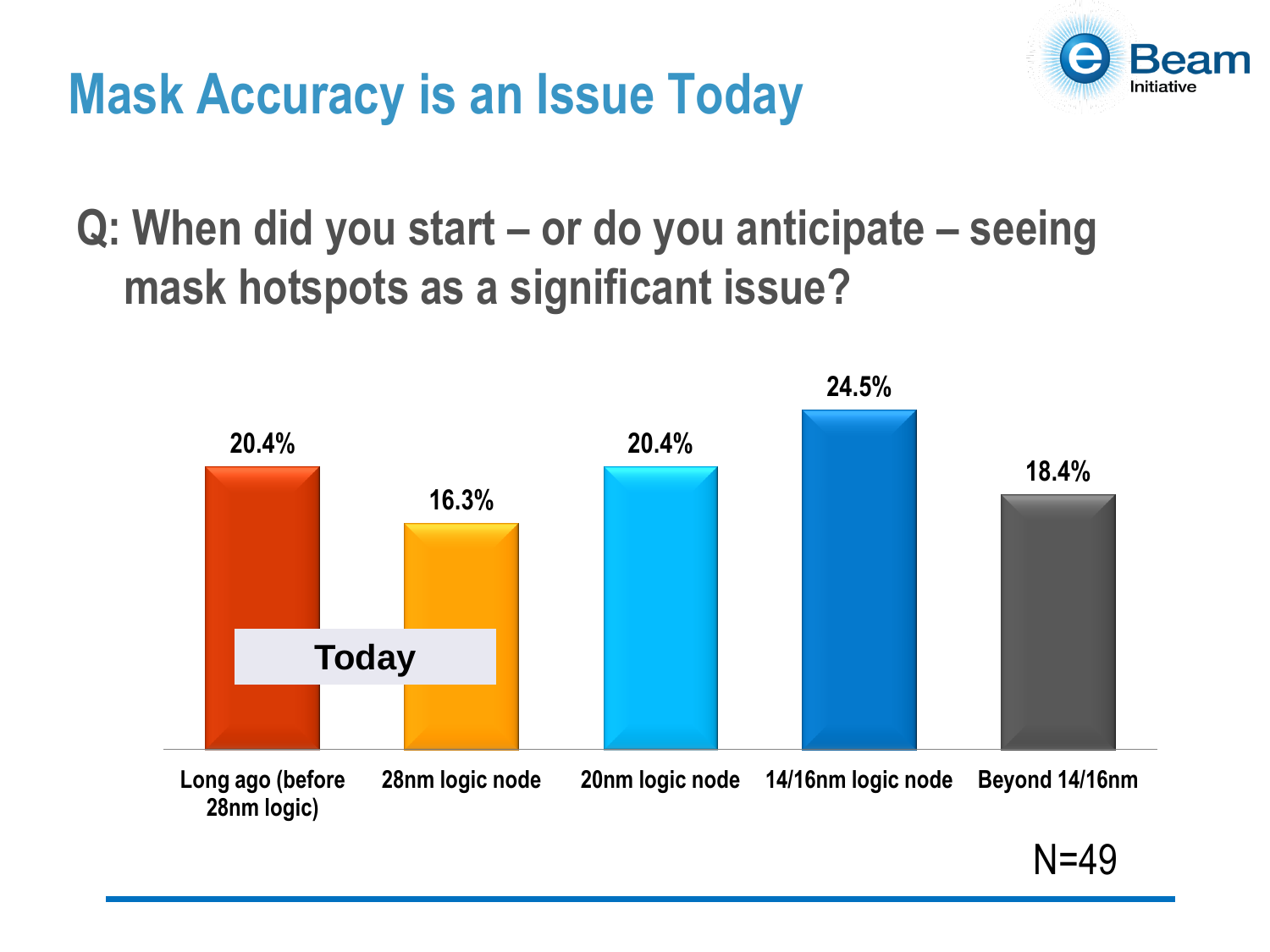### **2020: Mask Hotspots** *Significant*



**Q: By 2020, what significance do you expect mask hotspots to have for critical layers processed by immersion lithography with multiple patterning?**

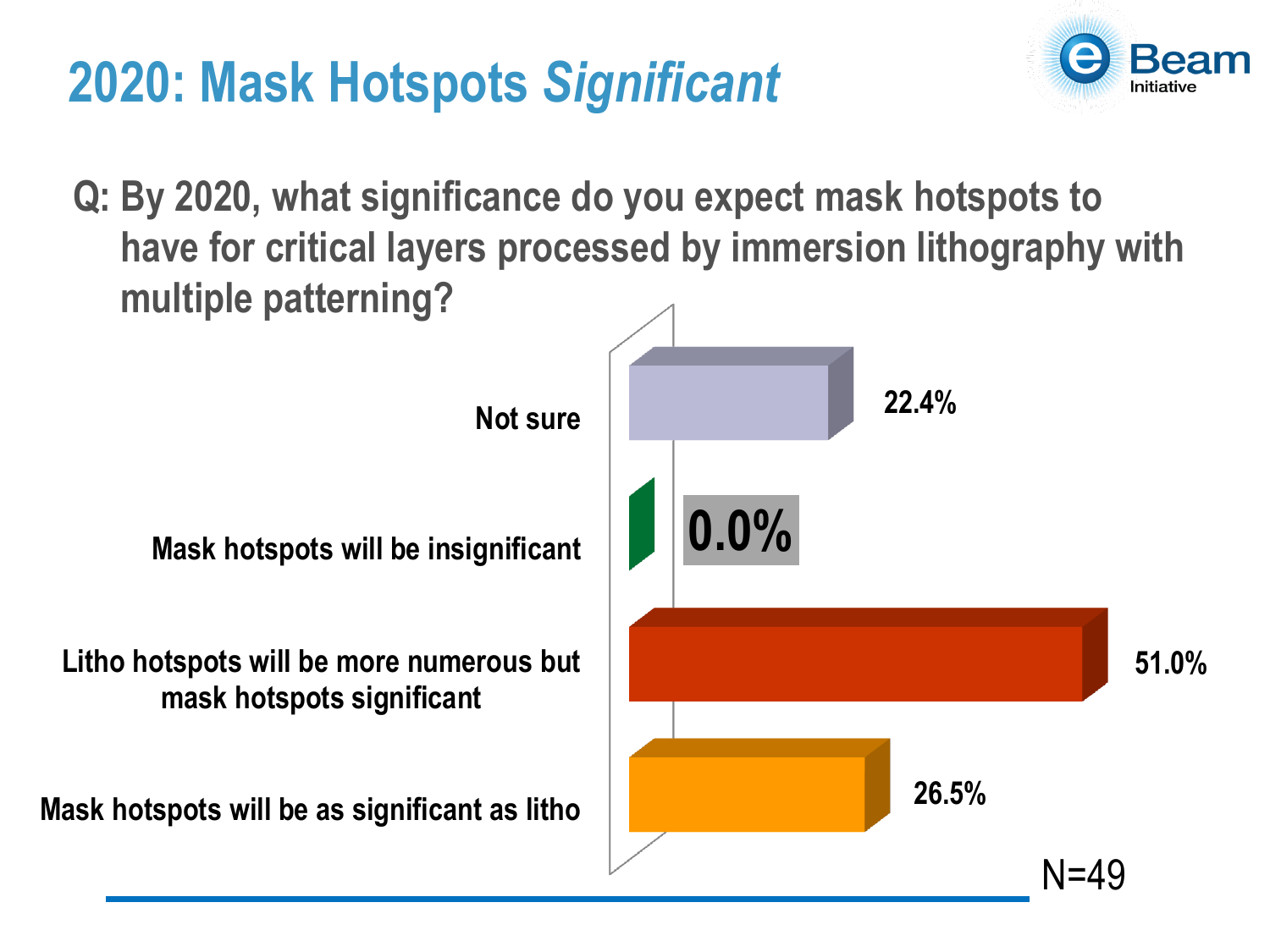

### **2020: GPGPU Usage is Expected**

**Q: By 2020, what percentage of simulation-intensive applications in EDA will use GPUs?**

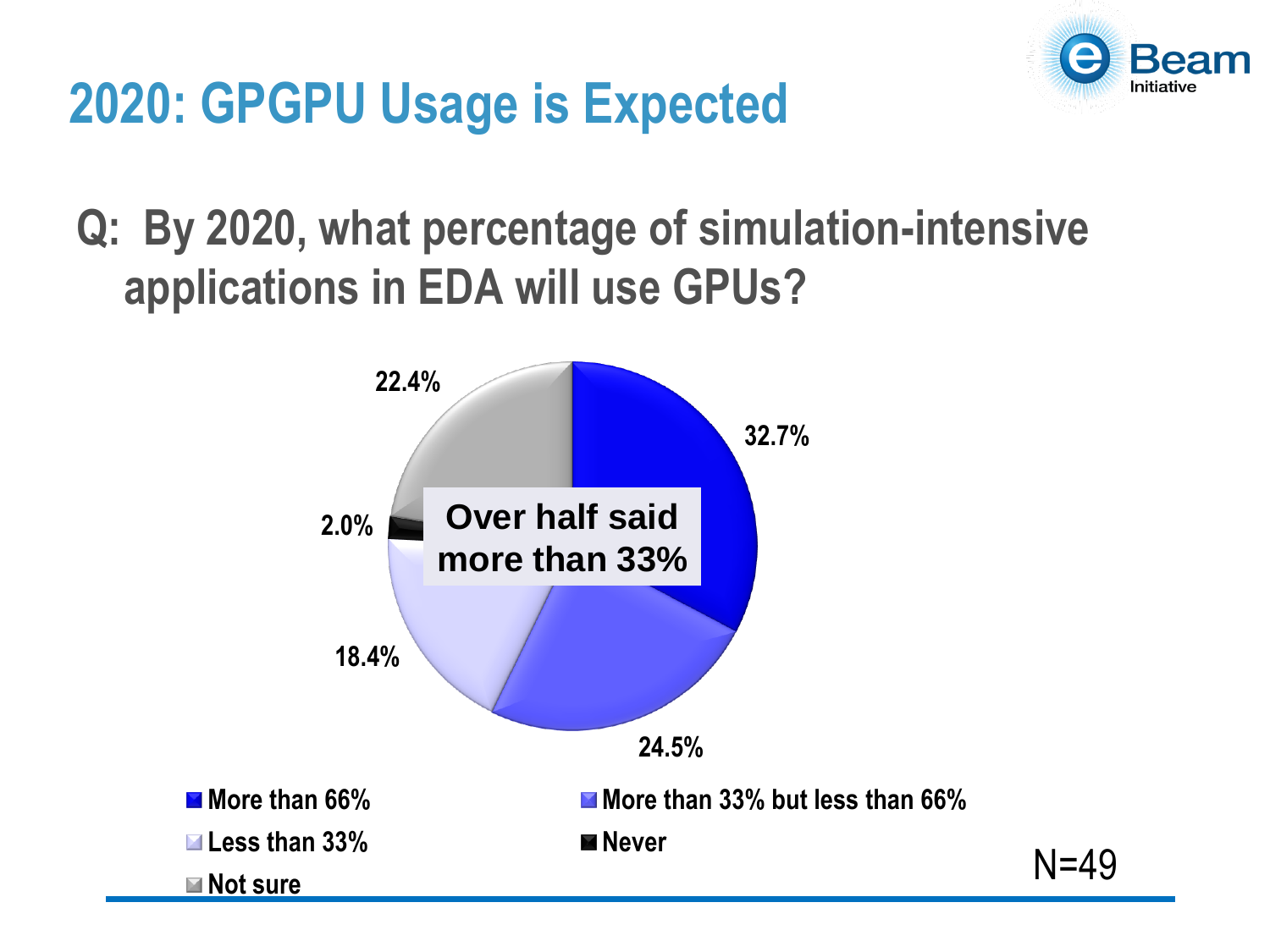

# **2020: Early Days for DSA Predictions**

**Q: By 2020, what percentage of wafers will be manufactured using at least one layer processed with DSA?**



 $N = 49$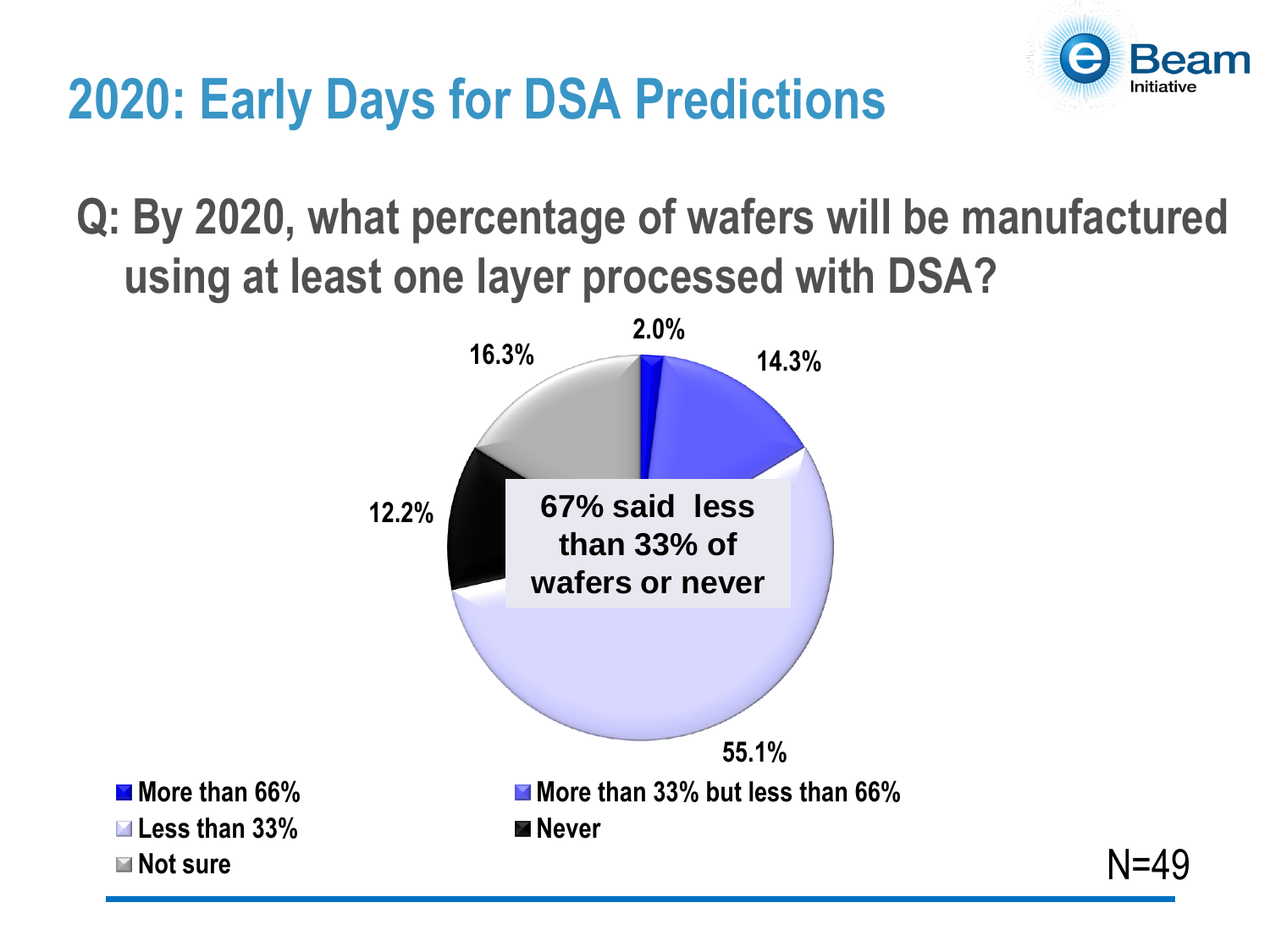**EUV Expectations Still Set in the Future More than twice as many said "Never" vs 2012**



#### **Q: In what year do you predict EUV will be used in volume production for SoCs?**